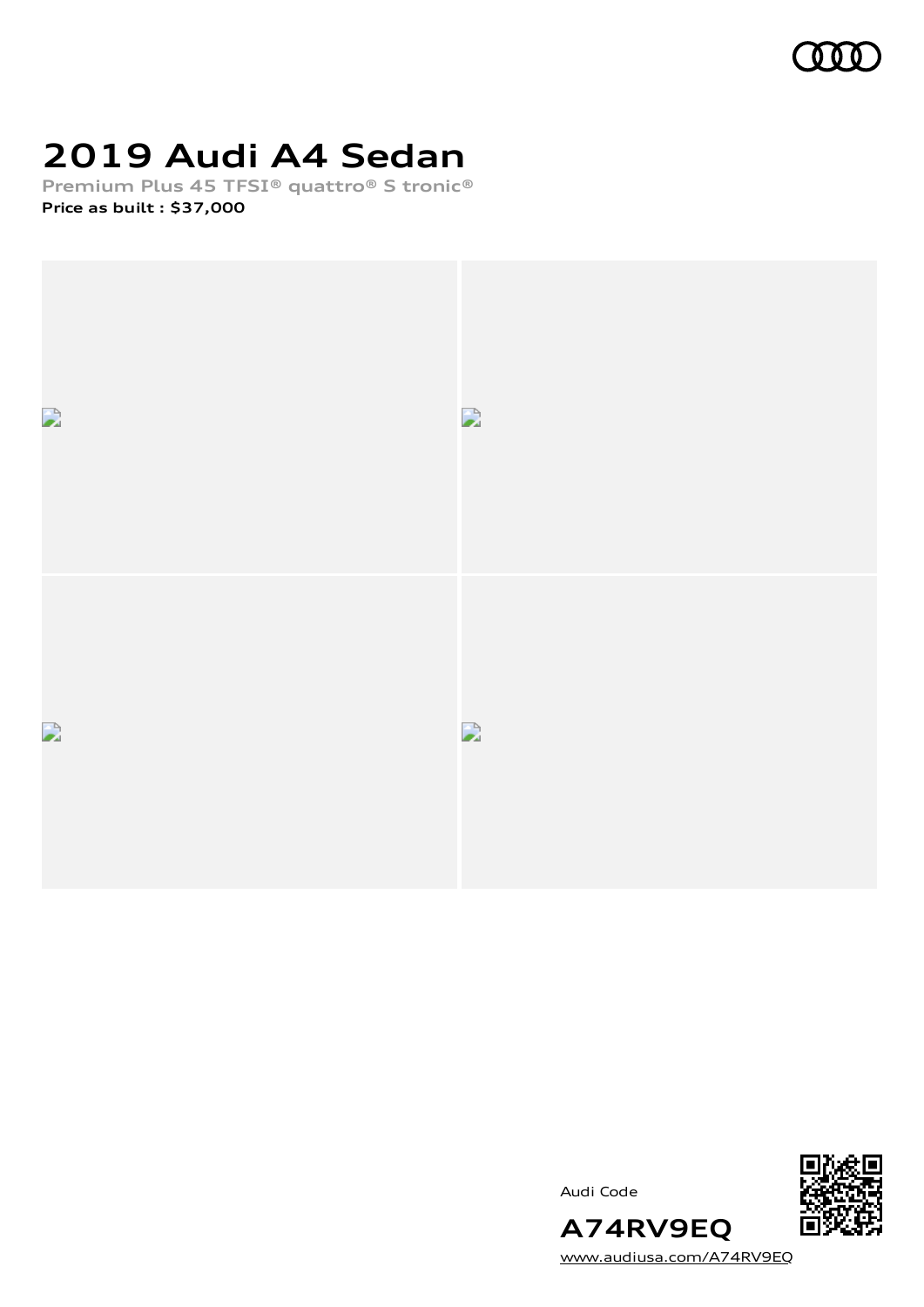### **Summary**

#### **Audi 2019 Audi A4 Sedan** Premium Plus 45 TFSI® quattro® S tronic®

**Price as buil[t](#page-8-0)** \$37,000

#### **Exterior colour**

Manhattan Gray metallic

#### D

#### **Further Information**

|                 | N٥           |
|-----------------|--------------|
| Mileage         | 13,075 miles |
| Type of vehicle | Used car     |

### **Interior colour**

| Seats     | Black |
|-----------|-------|
| Dashboard | Black |
| Carpet    | Black |
| Headliner | Black |
|           |       |

#### **Audi Code** A74RV9EQ

**Warranty**

**Your configuration on www.audiusa.com** [www.audiusa.com/A74RV9EQ](https://www.audiusa.com/A74RV9EQ)

**Commission number** 8d3a90e50a0e09af5ee7

#### **Technical Specifications**

Engine type 2.0-liter four-cylinder Displacement/Bore and 1,984/82.5 x 92.8 cc/mm stroke Torque 273 lb-ft@rpm Top track speed 130 mph mph Acceleration (0 - 60 mph) 5.6 seconds seconds Recommended fuel Premium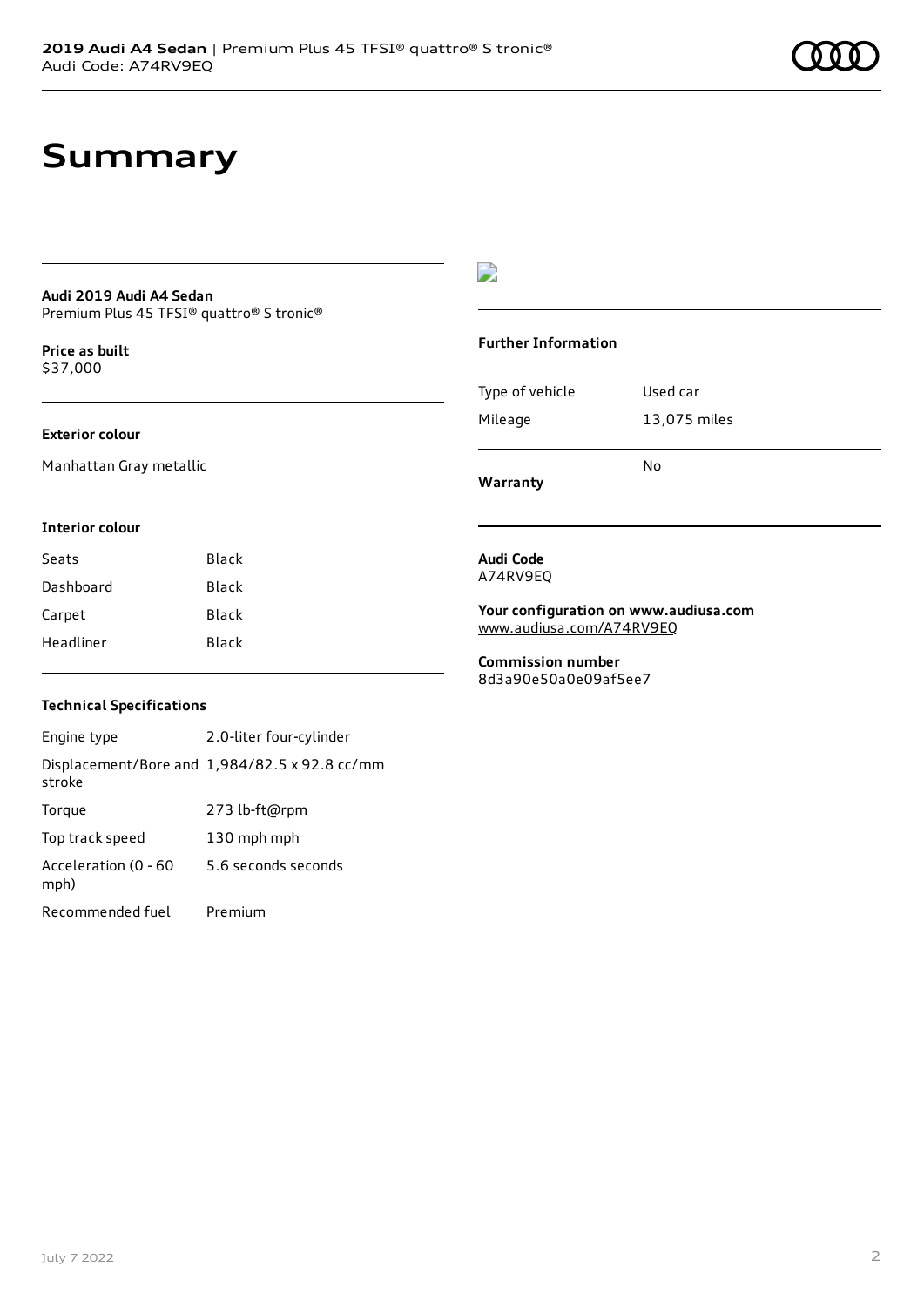

# **Standard features**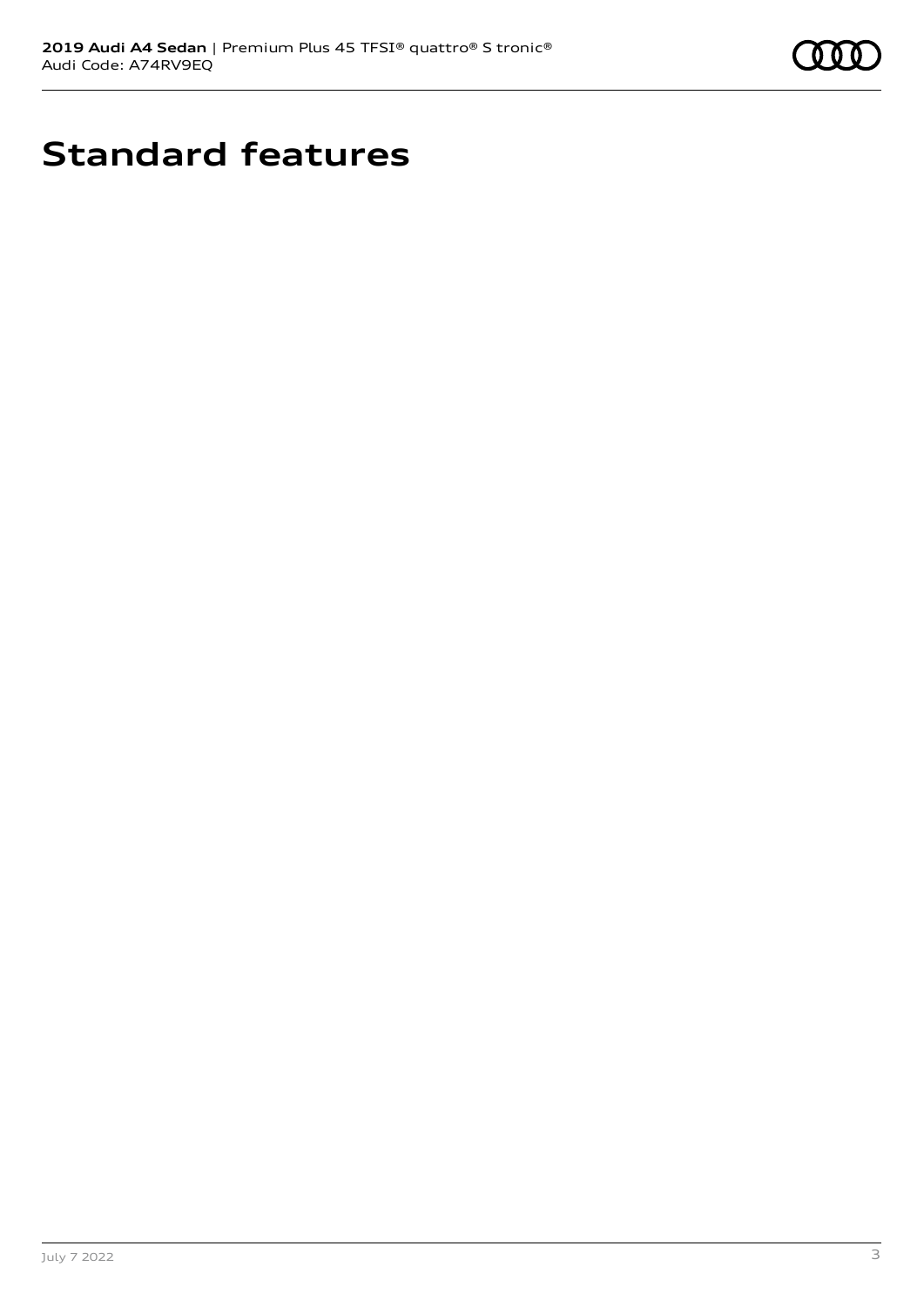## **Dealer remarks**

CARFAX One-Owner. Certified.

7-Speed Automatic S tronic, quattro, Black Leather, 18" Wheel Package, Alarm System w/Motion Sensor, All-Weather Floor Mats, Aluminum Ellipse Inlays, Audi Advanced Key, Audi Beam-Rings, Audi Connect PRIME & PLUS, Audi MMI Navigation Plus w/MMI Touch, Audi Pre Sense Rear, Audi Side Assist w/Rear Cross Traffic Assist, Audi Virtual Cockpit, Auto-Dimming Exterior Mirrors, Black Cloth Headliner, Cold Weather Package, Convenience Package, Front Sport Seats, Heated Rear Seats, Heated Steering Wheel, Leatherette Covered Center Console & Door Armrests, LED Headlights, Memory for Driver's Seat, Parking System Plus, Power Folding Exterior Mirrors, Premium Plus Package, SiriusXM Satellite Radio, Sport Package, Sport Suspension, Wheels: 18" 10-Spoke-V Design.

Manhattan Gray Metallic 2019 Audi A4 2.0T Premium Plus quattro quattro 7-Speed Automatic S tronic 2.0L I4 TFSI DOHC

Recent Arrival! Odometer is 14451 miles below market average! 23/34 City/Highway MPG

Audi Certified pre-owned Details:

\* 300+ Point Inspection

\* Includes 24/7 Roadside Assistance emergency towing, collision, jump start, flat tire change, emergency fuel service, lock-out service, extrication service, Audi assist, CARFAX Vehicle History Report and SiriusXM satellite radio complimentary 90 day subscription. If Audi New Vehicle Limited Warranty (NVLW) coverage remains at time of CPO purchase, CPO Limited Warranty Coverage commences upon expiration of NVLW and continues until 5 years from vehicle's original in-service date with no mileage limitation. If NVLW coverage has expired at time of CPO purchase, CPO Limited Warranty coverage commences at time of purchase and continues for 12 months with no mileage limitation. Limited warranty is transferable between private parties.

\* Warranty Deductible: \$0

\* Transferable Warranty

\* Roadside Assistance

\* Limited Warranty: 12 Month/Unlimited Mile beginning after new car warranty expires or from certified purchase date

\* Vehicle History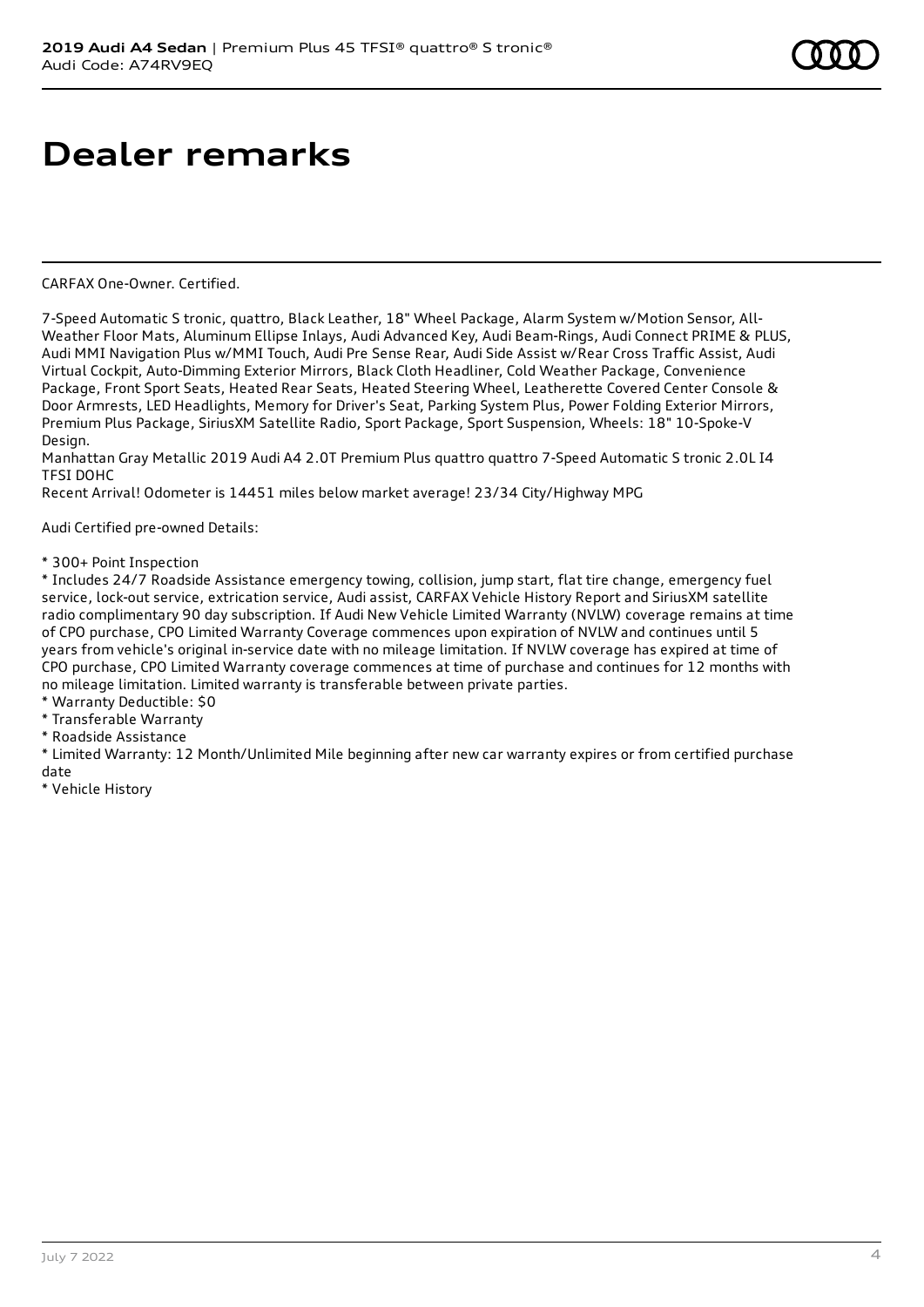### **Technical Specifications**

### **Engineering | Performance**

**Electrical system**

Engine type 2.0-liter four-cylinder

Alternator 14 Volt - 110-150A Battery 12 Volt - 420A/70Ah

| Acceleration (0 - 60<br>mph)                | 5.6 seconds seconds                           |
|---------------------------------------------|-----------------------------------------------|
| Power Level                                 | 45                                            |
| Engine block                                | Cast-iron                                     |
| Induction/fuel injection Turbocharged/TFSI® |                                               |
| Cylinder head                               | Aluminum-alloy                                |
| Max. output ps/hp                           | 248 @ rpm                                     |
| stroke                                      | Displacement/Bore and 1,984/82.5 x 92.8 cc/mm |
| Top track speed                             | 130 mph mph                                   |
| Torque                                      | 273 lb-ft@rpm                                 |
| Valvetrain                                  | 16 valve DOHC with Audi valvelift             |

#### **Transmission | Drivetrain**

| Gear ratios: 6th         | 0.508:1                                                                                                     |
|--------------------------|-------------------------------------------------------------------------------------------------------------|
| Gear ratios: Final Drive | 4.270:1                                                                                                     |
| Gear ratios: 7th         | 0.386:1                                                                                                     |
| Gear ratios: 4th         | 1.057:1                                                                                                     |
| Transmission             | Seven-speed S tronic <sup>®</sup> dual-clutch<br>transmission with quattro <sup>®</sup> all-<br>wheel drive |
| Gear ratios: 5th         | 0.738:1                                                                                                     |
| Gear ratios: 2nd         | 2.190:1                                                                                                     |
| Gear ratios: 3rd         | 1.517:1                                                                                                     |
| Gear ratios: Reverse     | 2.750:1                                                                                                     |
| Gear ratios: 1st         | 3.188:1                                                                                                     |
|                          |                                                                                                             |

#### **Steering**

| Steering type                             | Electromechanical speed-sensitive<br>power steering system |
|-------------------------------------------|------------------------------------------------------------|
| Turning diameter, curb-38.1 ft<br>to-curb |                                                            |
| Steering ratio                            | 15.9:1                                                     |

#### **Suspension**

| Front axle | Five-link front independent steel<br>spring suspension |
|------------|--------------------------------------------------------|
| Rear axle  | Five-link rear independent steel<br>spring suspension  |

**(1/2)**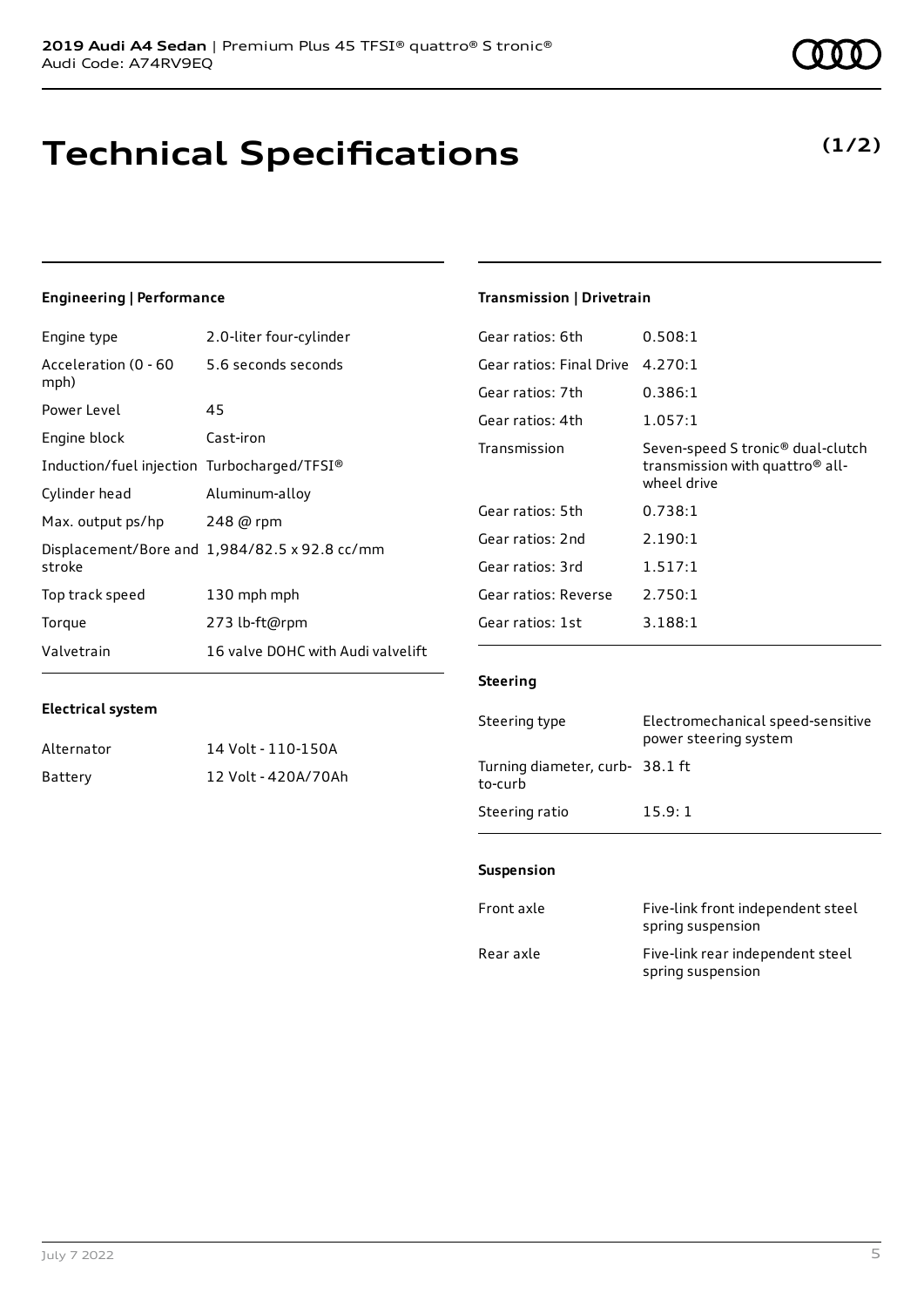# **Technical Specifications**

#### **Brakes**

| Front brakes                                                                                                                                     | 13.3 (ventilated disc) in                                   | Seating capacity                          | 5                  |
|--------------------------------------------------------------------------------------------------------------------------------------------------|-------------------------------------------------------------|-------------------------------------------|--------------------|
| Rear brakes                                                                                                                                      | 13.0 (ventilated disc) in                                   | Shoulder room, rear                       | 54.5 in            |
| Parking brake                                                                                                                                    | Electromechanical                                           | Head room with front<br>sunroof           | 38.9 in            |
|                                                                                                                                                  |                                                             | Leg room, rear                            | 35.7 in            |
| <b>Body</b>                                                                                                                                      |                                                             | Shoulder room, front                      | 55.9 in            |
| Material<br>Lightweight construction<br>technology - multi-material body<br>construction (steel and aluminum<br>composition) and multistep anti- | Head room with rear<br>sunroof                              | 37.4 in                                   |                    |
|                                                                                                                                                  |                                                             | Leg room, front                           | $41.3$ in          |
| Corrosion protection                                                                                                                             | corrosion protection<br>Multistep anti-corrosion protection | Cargo volume, rear<br>seatbacks up/folded | $13.0/-$ cu ft, cu |

#### **Warranty | Maintenance**

| Warranty    | 4-Year/50,000 mile Audi New<br>Vehicle Limited Warranty                                  |
|-------------|------------------------------------------------------------------------------------------|
| Maintenance | 12-month/10.00 mile (whichever<br>occurs first) NO CHARGE first<br>scheduled maintenance |

#### **Exterior Measurements**

| Height                           | 56.2 in   |
|----------------------------------|-----------|
| Overall width without<br>mirrors | 72.5 in   |
| Length                           | 186.1 in  |
| Wheelbase                        | 111.0 in  |
| Drag coefficient                 | $0.27$ Cw |
| Overall width with<br>mirrors    | 79.6 in   |
| Track rear                       | $61.2$ in |
| Track front                      | 61.9 in   |
| Curb weight                      | 3,627 lb  |

**(2/2)**

#### **Interior measurements**

| Seating capacity                          | 5                     |
|-------------------------------------------|-----------------------|
| Shoulder room, rear                       | 54.5 in               |
| Head room with front<br>sunroof           | 38.9 in               |
| Leg room, rear                            | 35.7 in               |
| Shoulder room, front                      | 55.9 in               |
| Head room with rear<br>sunroof            | 37.4 in               |
| Leg room, front                           | 41.3 in               |
| Cargo volume, rear<br>seatbacks up/folded | $13.0/-$ cu ft, cu ft |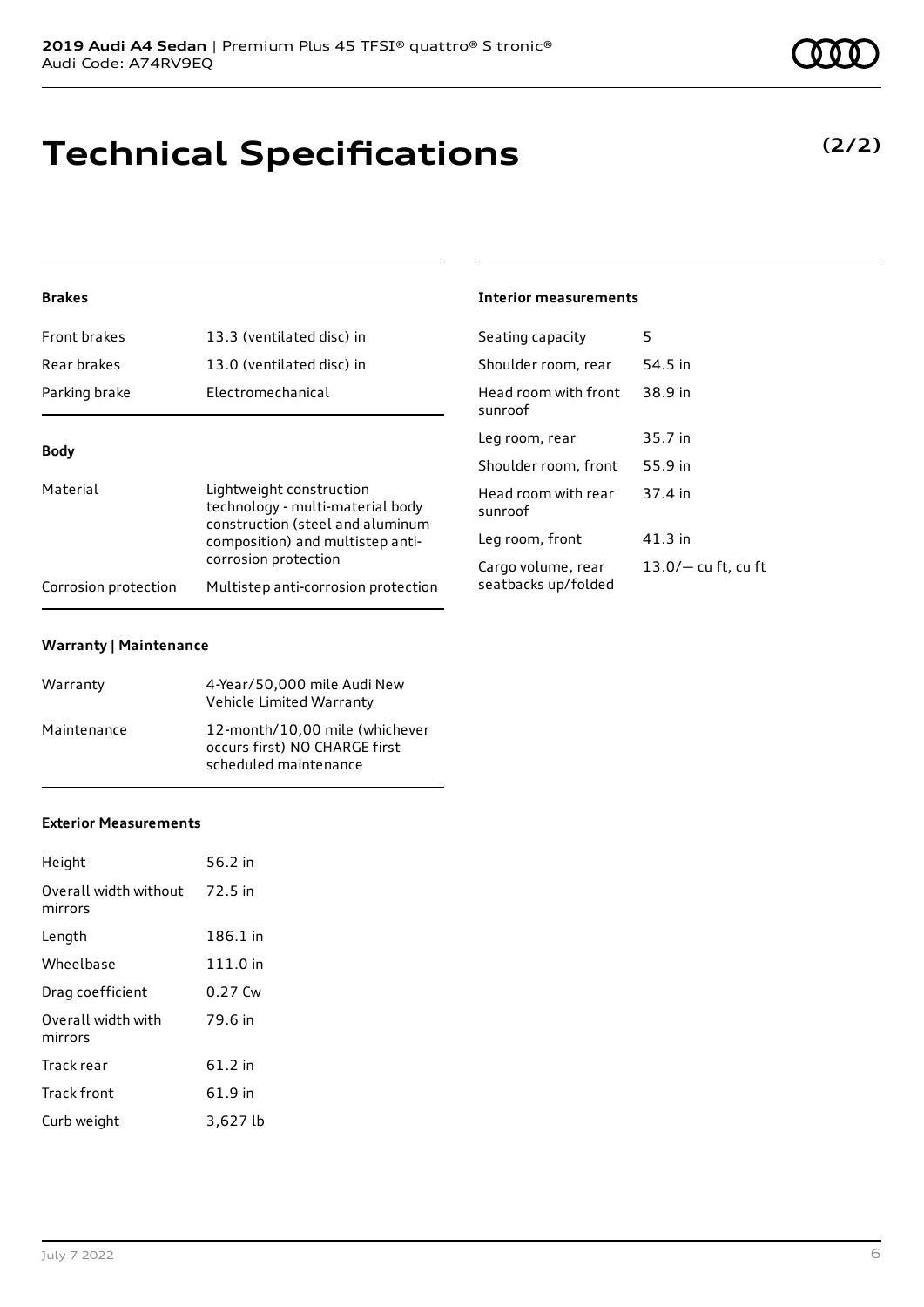### **Consumption- and emission**

**Consumption by NEDC**

combined 27 mpg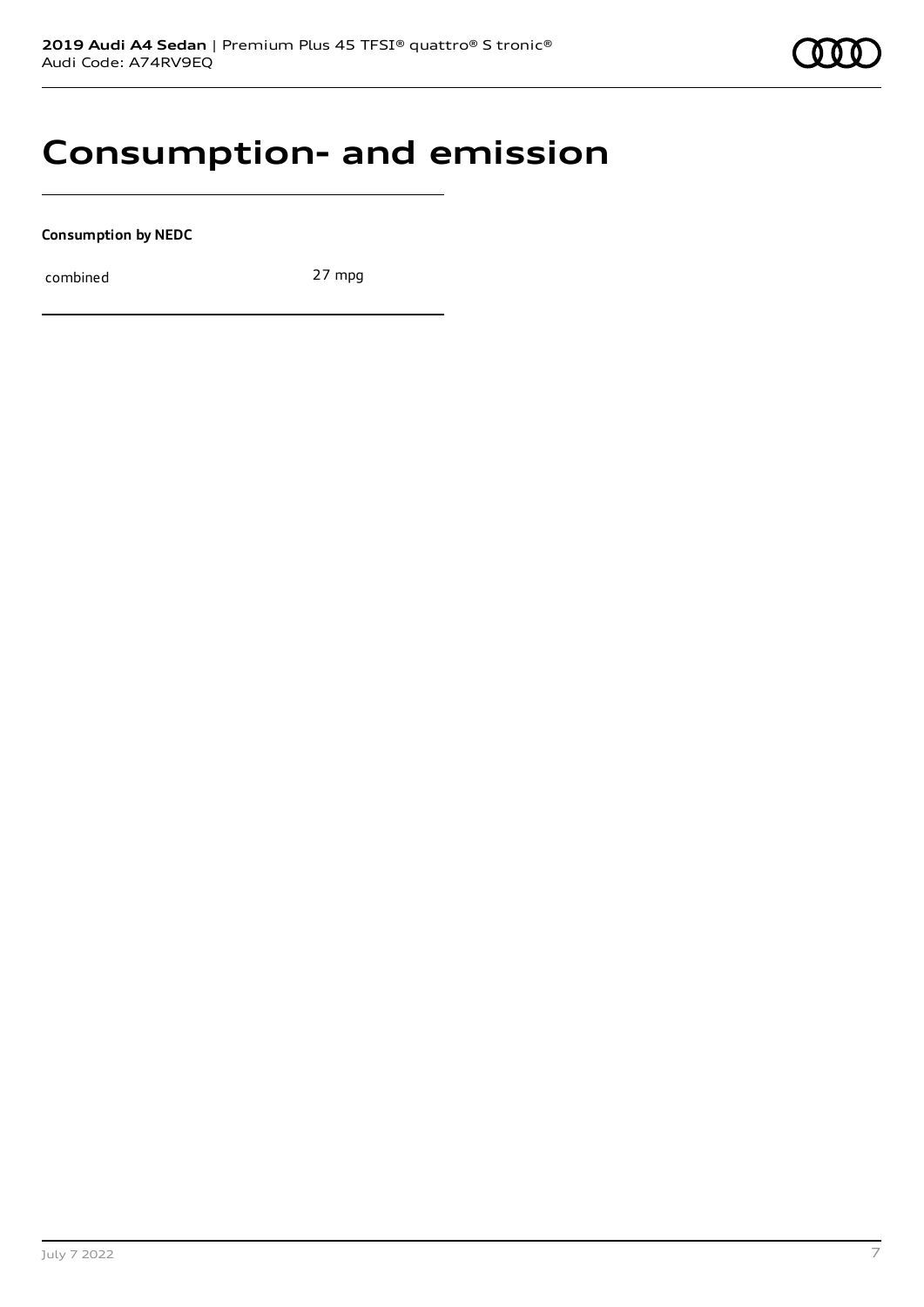# **Contact**

Dealer **Audi Englewood**

400 S Dean St 07631 Englewood NJ

Phone: +12015685200 FAX: 2015685814

www: [https://www.audienglewood.com](https://www.audienglewood.com/)